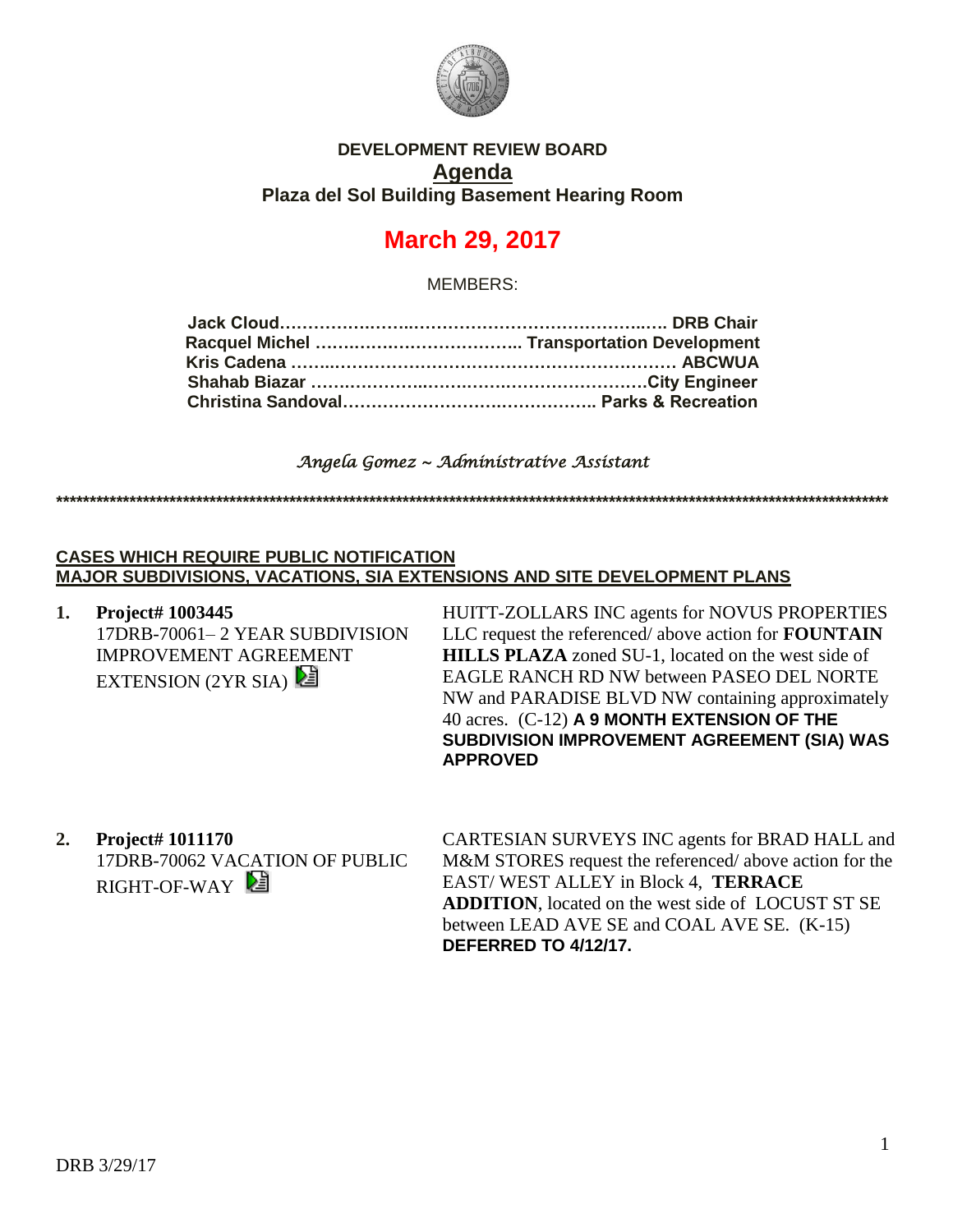**3. Project# 1008699** 17DRB-70066 VACATION OF PUBLIC RIGHT-OF-WAY

ARCH AND PLAN LAND USE CONSULTANTS agents for ALBUQUERQUE RESCUE MISSION et. al. request the referenced/above action for the EAST-WEST ALLEY in Block E, **ATLANTIC AND PACIFIC ADDITION** located between  $2^{ND}$  ST SW and  $3^{RD}$  ST SW, between COAL AVE SW and IRON AVE SW. (K-14) **THE VACATION WAS RECOMMENDED FOR APPROVAL BY THE CITY COUNCIL BASED ON EXHIBIT B IN THE PLANNING FILE PER SECTION 14-14-7-2(A) (1) AND (B) (1)(3) OF THE SUBDIVISION ORDINANCE.**

**4. Project# 1010053** 17DRB-70068 VACATION OF PUBLIC RIGHT-OF-WAY

ARCH AND PLAN LAND USE CONSULTANTS agents for VIPER LAND AND INVESTMENT LLC request the referenced/ above action for portions of Right of Way adjacent to Lot 3-A, Block 1, **VIDAS SUBDIVISION**, located between SAN MATEO BLVD NE, SAN MATEO PL NE and PROSPECT AVE NE. (H-17) **THE VACATION WAS APPROVED AS SHOWN ON EXHIBIT B IN THE PLANNING FILE PER SECTION 14-14-7-2(A) (1) AND (B) (1)(3) OF THE SUBDIVISION ORDINANCE.**

**5. Project# 1011171** 17DRB-70065 VACATION OF PUBLIC UTILITY EASEMENT

SURV-TEK INC agents for TLJ LLC request the referenced/ above action for portions of Tracts A & B, Block 8, **MESA VILLAGE SUBDIVISION** zoned C-2, located on the southeast corner of WYOMING BLVD NE and CONSTITUTION AVE NE containing approximately 1 acre. (J-20) **THE VACATION WAS APPROVED AS SHOWN ON EXHIBIT B IN THE PLANNING FILE PER SECTION 14-14-7-2(A) (1) AND (B) (1)(3) OF THE SUBDIVISION ORDINANCE.**

**6. Project# 1010675**

17DRB-70063 EASEMENT VACATIONS 17DRB-70064 PRELIM/ FINAL PLAT 17DRB-70069 SITE DEVELOPMENT PLAN FOR SUBDIVISION 17DRB-70070 SITE DEVELOPMENT PLAN FOR BUILDING PERMIT

SURV-TEK INC and MODULUS ARCHITECTS INC agents for PALOMAS EQUITIES LLC request the referenced/ above actions for Lots 5-A and 28-32, Block 11, **NORTH ALBUQUERQUE ACRES Tract A, Unit A,** zoned C-1/ or SU-2/RC, located on the southeast corner of PASEO DEL NORTE NE and SAN PEDRO DR NE containing approximately 6.7 acres. (D-18) **DEFERRED TO 4/19/17.**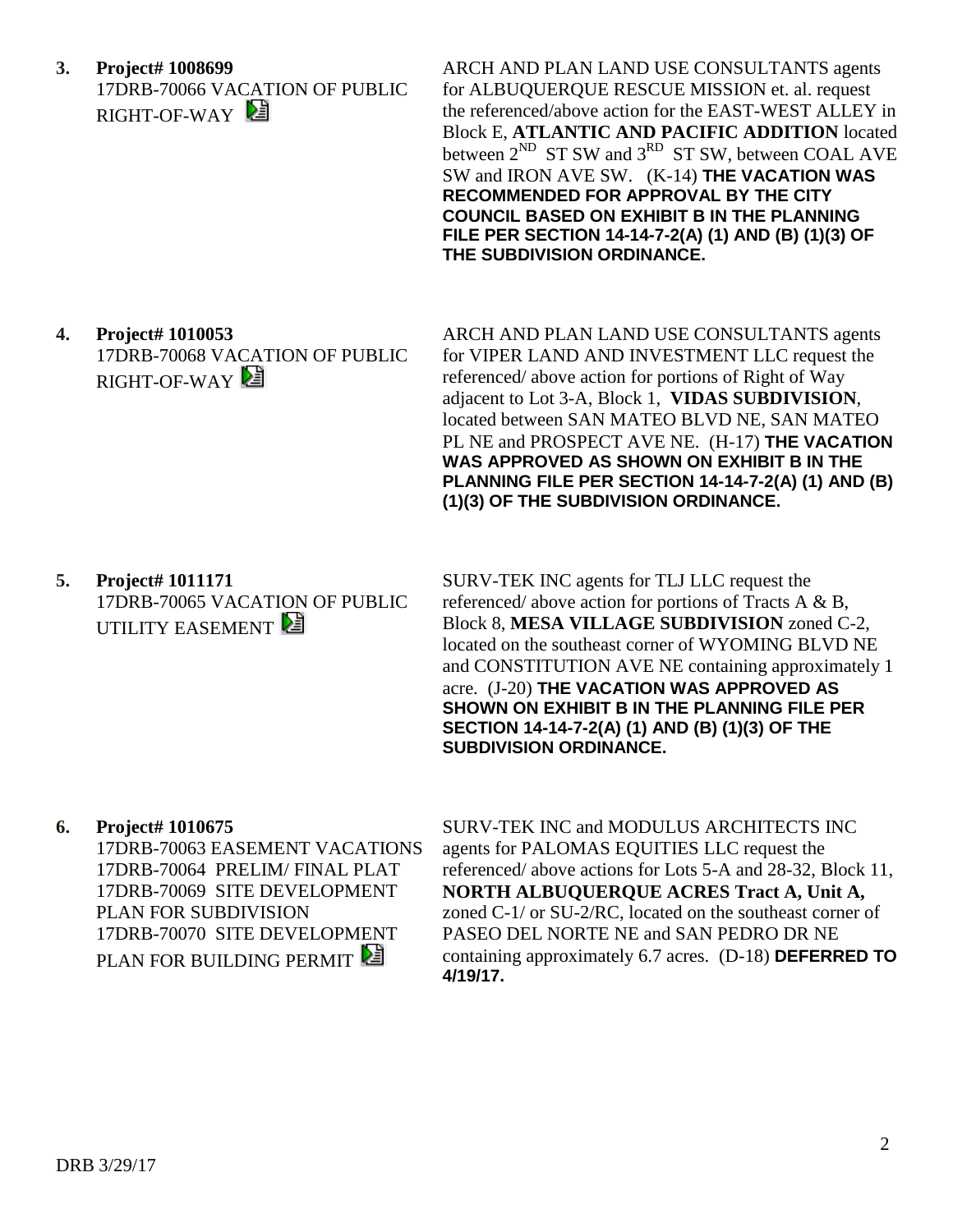**7. Project# 1011140** 17DRB-70037 VACATION OF PUBLIC RIGHT-OF-WAY 17DRB-70071 MINOR - PRELIMINARY/ FINAL PLAT APPROVAL

CARTESIAN SURVEYS INC agents for ERIC GRIEGO request the referenced/ above action for portions of  $10<sup>th</sup>$ STREET SW and SANTA FE AVENUE SW and Lots 1 & 2, Block 10, **SANTA FE ADDITION** zoned SU-2/ R-1, located on the northwest corner of 10TH ST SW and SANTA FE SW containing approximately .1 acre. (K-13) *[Deferred from 3/8/17, 3/15/17]* **THE VACATION WAS APPROVED AS SHOWN ON EXHIBIT B IN THE PLANNING FILE PER SECTION 14-14-7-2(A) (1) AND (B) (1)(3) OF THE SUBDIVISION ORDINANCE. THE PRELIMINARY/FINAL PLAT WAS DEFERRED TO 4/5/17.**

#### **MINOR PLATS, FINAL (MAJOR) PLATS, AMENDED PLATS AND PLANS**

**8. Project# 1010948** 17DRB-70080 MINOR - FINAL PLAT APPROVAL<sup>2</sup>

NEIL COLELLA & PATRICIA LUDLUM request(s) the above action(s) for all or a portion of Lot(s) 7 & 8, **THE COLONY SUBDIVISION** zoned RA-2, located on 2112 CAMPBELL RD NW containing approximately 2 acre(s). (G-13) **THE FINAL PLAT WAS APROVED WITH FINAL SIGN-OFF DELEGATED TO PLANNING FOR AGIS DXF.**

**9. Project# 1003551** 17DRB-70078 EXT OF SIA FOR TEMP DEFR SDWK CONST

KEITH NAYLOR request(s) the above action(s) for all or a portion of Lot(s) LOT 1-P1 THRU 13-P1, **LA CUEVA ESTATES** zoned R-1, located on LA TIERRA BETWEEN WYOMING AND BARSTOW containing approximately 4.45 acre(s). (B-19) **A TWO YEAR EXTENSION TO THE AGREEMENT FOR THE DEFERRAL OF SIDEWALKS WAS APPROVED. AN UPDATED ENGINEERS ESTIMATE AND UPDATED SIDEWALK EXHIBIT ARE REQUIRED.**

**10. Project# 1007871** 17DRB-70082 EXT OF MAJOR PRELIMINARY PLAT

MYERS, MCCREADY & MYERS, P.C. agent(s) for LAS VENTANAS NM, INC. request(s) the above action(s) for all or a portion of Lot(s) 2 & 3, **ALVARADO GARDENS**  zoned R-LT, located on CANDELARIA BETWEEN CALLE SAN YSIDRO AND RIO GRANDE NW containing approximately 1.3379 acre(s). (G-12) **A ONE-YEAR EXTENSION OF THE PRELIMINARY PLAT WAS APPROVED**